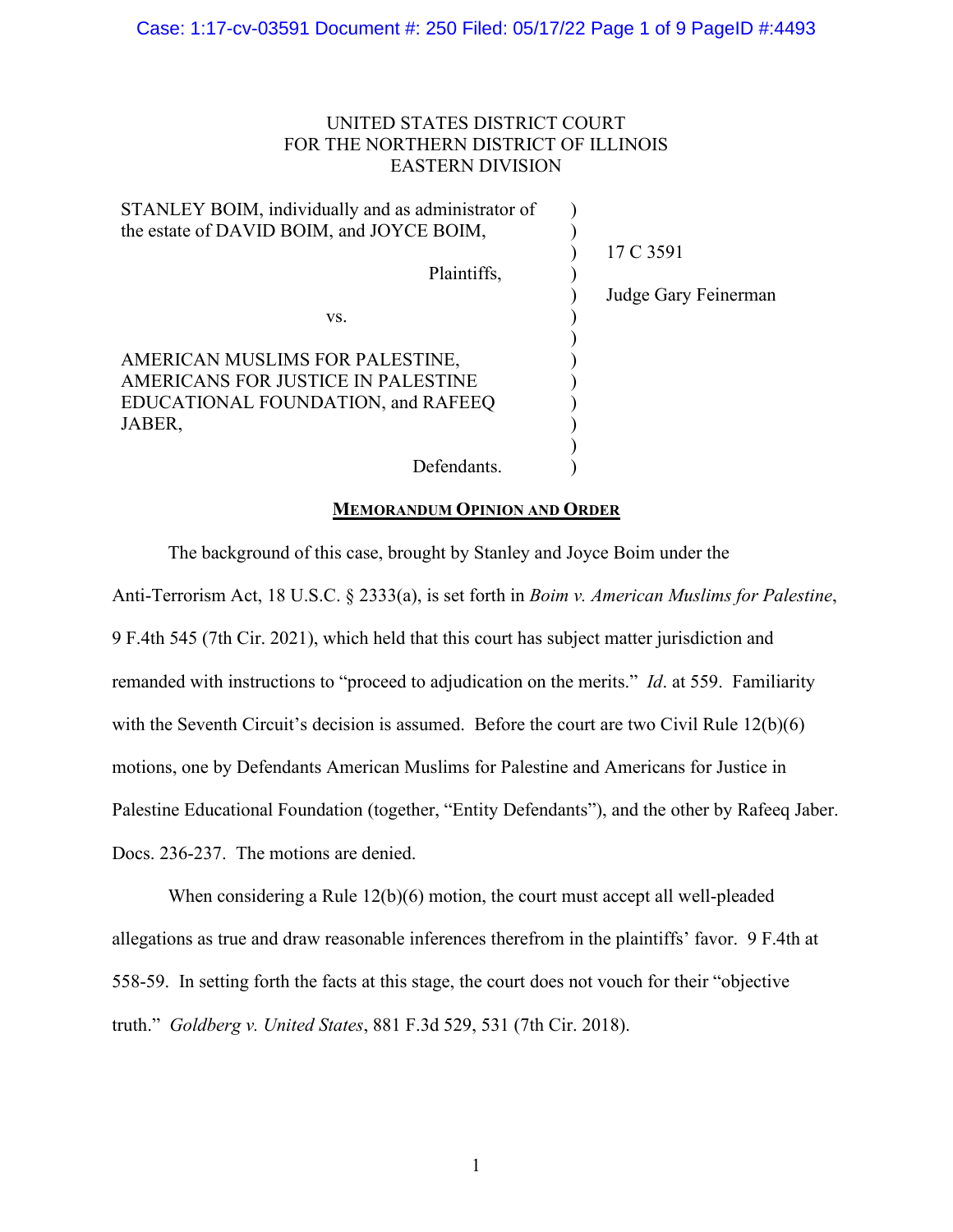# **I. Entity Defendants**

In a prior lawsuit, *Boim v. Quranic Literacy Institute*, 00 C 2905 (N.D. Ill.) ("*Boim I*"), the Boims secured a \$156 million judgment against several organizations—including American Muslim Society and its alter ego, Islamic Association for Palestine (together, "AMS/IAP"), and Holy Land Foundation for Relief and Development—for providing material support to Hamas, which murdered their son David in an act of terrorism. *See* 9 F.4th at 548. The *Boim I*  defendants paid only a miniscule fraction of that judgment. Doc. 178 at ¶¶ 3, 53-54, 119. In the present suit, the Boims allege that Entity Defendants are alter egos of Holy Land and AMS/IAP, making them liable for the unpaid portion of the *Boim I* judgment. *Id*. at ¶ 6; *see* 9 F.4th at 547.

As the Seventh Circuit observed, the Boims' "complaint is replete with factual allegations … show[ing]" that Entity Defendants are "a disguised continuance of [AMS/IAP] and Holy Land." 9 F.4th at 555. Specifically, the Boims allege facts supporting each factor the Seventh Circuit identified as relevant to a determination of alter ego liability in the context of this case: "overlap in leadership, same organizational purpose, similarity of operations, and unlawful motive or intent to escape liability." *Id*. at 559. Although other facts could be relevant as well, *ibid*., the parties' briefs focus on those four factors, Doc. 236-1 at 10-18; Doc. 239 at 10-14; Doc. 241 at 10-17.

First, the complaint alleges substantial overlap in leadership between Entity Defendants and AMS/IAP. Doc. 178 at ¶¶ 77-84. Three AMS/IAP board members became Entity Defendants' board members. *Id*. at ¶ 80. Close relatives of two other AMS/IAP board members joined Entity Defendants' boards. *Id*. at ¶¶ 81-82. Three individuals who were "actively involved with IAP/AMS" joined Entity Defendants' boards, including two who held leadership positions in Holy Land and IAP affiliates. *Id*. at ¶ 84. IAP's executive director became Entity Defendants' executive director and/or director of operations. *Id*. at ¶¶ 120-121; *see also id*. at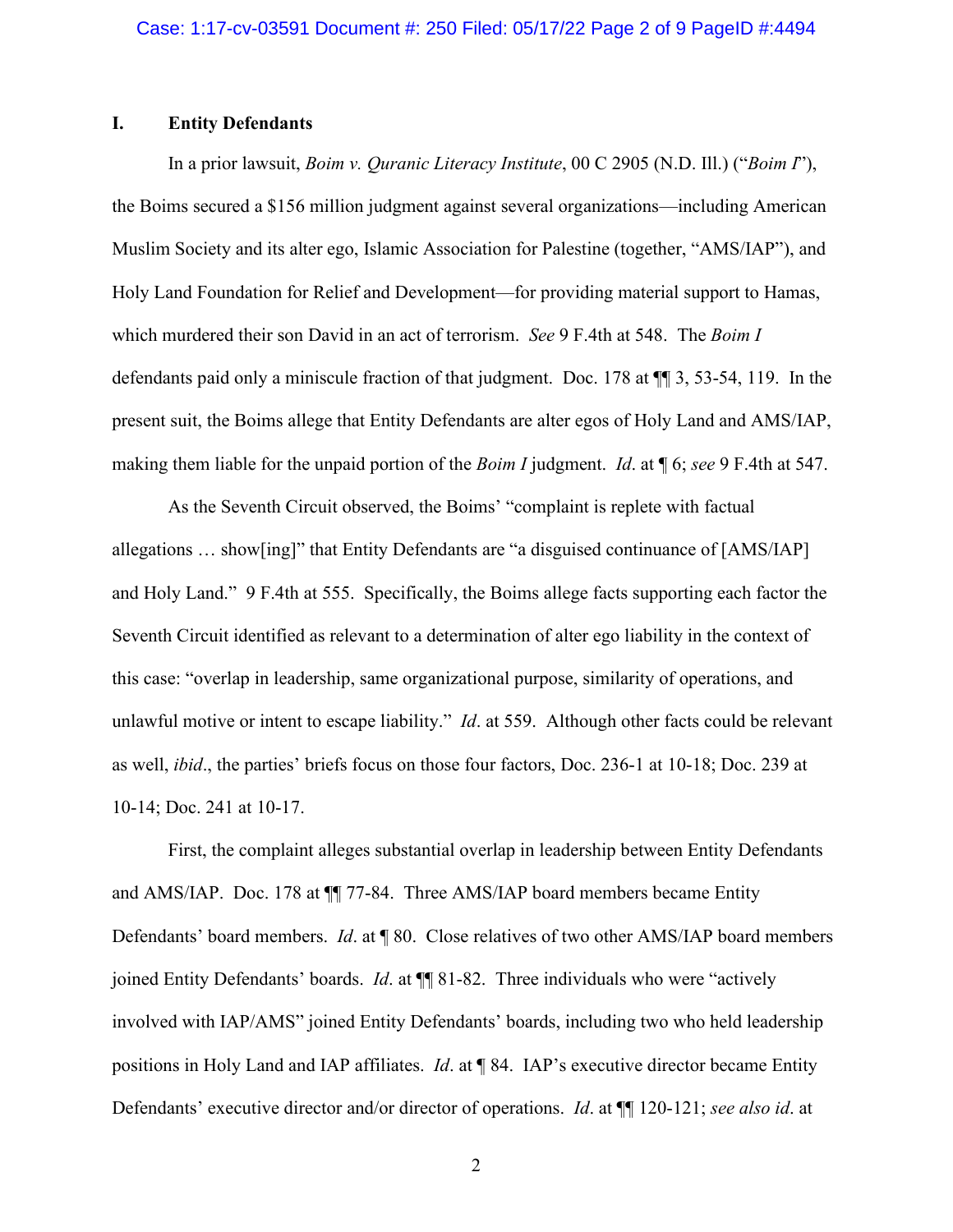## Case: 1:17-cv-03591 Document #: 250 Filed: 05/17/22 Page 3 of 9 PageID #:4495

¶ 75 (alleging that IAP's executive director "was brought into [American Muslims for Palestine] to 'help the organization start functioning,' exactly as he had done for IAP/AMS"). Jaber—a founder of AMS and president of IAP, *id*. at ¶ 18—is "a central participant in board-level business decisions" for Entity Defendants. *Id*. at ¶¶ 80, 117. Thus, although they do not completely overlap, the respective leaderships of AMS/IAP and Entity Defendants are substantially similar.

Second, the complaint alleges that Entity Defendants share the same organizational purpose—providing indirect support for Hamas—as Holy Land and AMS/IAP. *Id*. at ¶¶ 5, 99-108. In particular, the complaint alleges that Entity Defendants used Holy Land's and AMS/IAP's intangible assets "to raise money, spread the organization's message, advance the organization's pro-Hamas/anti-Israel political objectives, provide a fundraising platform for pro-Hamas intermediary organizations, and … provide indirect support for Hamas itself," just as Holy Land and AMS/IAP had. *Id*. at ¶ 89.

Third, the complaint alleges that Entity Defendants' operations are substantially similar to those of Holy Land and AMS/IAP. As the complaint recounts, "among the most significant activities of IAP and AMS was an annual conference." *Id*. at ¶ 90. After Holy Land and AMS/IAP purportedly closed, "the conferences continued under [American Muslims for Palestine's] auspices" months later, with the same "audience, content, format, management, speakers, and … message." *Id*. at ¶ 91. In addition, Entity Defendants allegedly aligned themselves with a newspaper that "replace[d]" IAP's newspaper, having an "essentially identical" format, content, target audience, website, and advertising base. *Id*. at ¶¶ 93, 124. And, as noted, Entity Defendants allegedly continued to provide the same indirect support for Hamas that Holy Land and AMS/IAP had. *Id*. at ¶¶ 5, 99-108.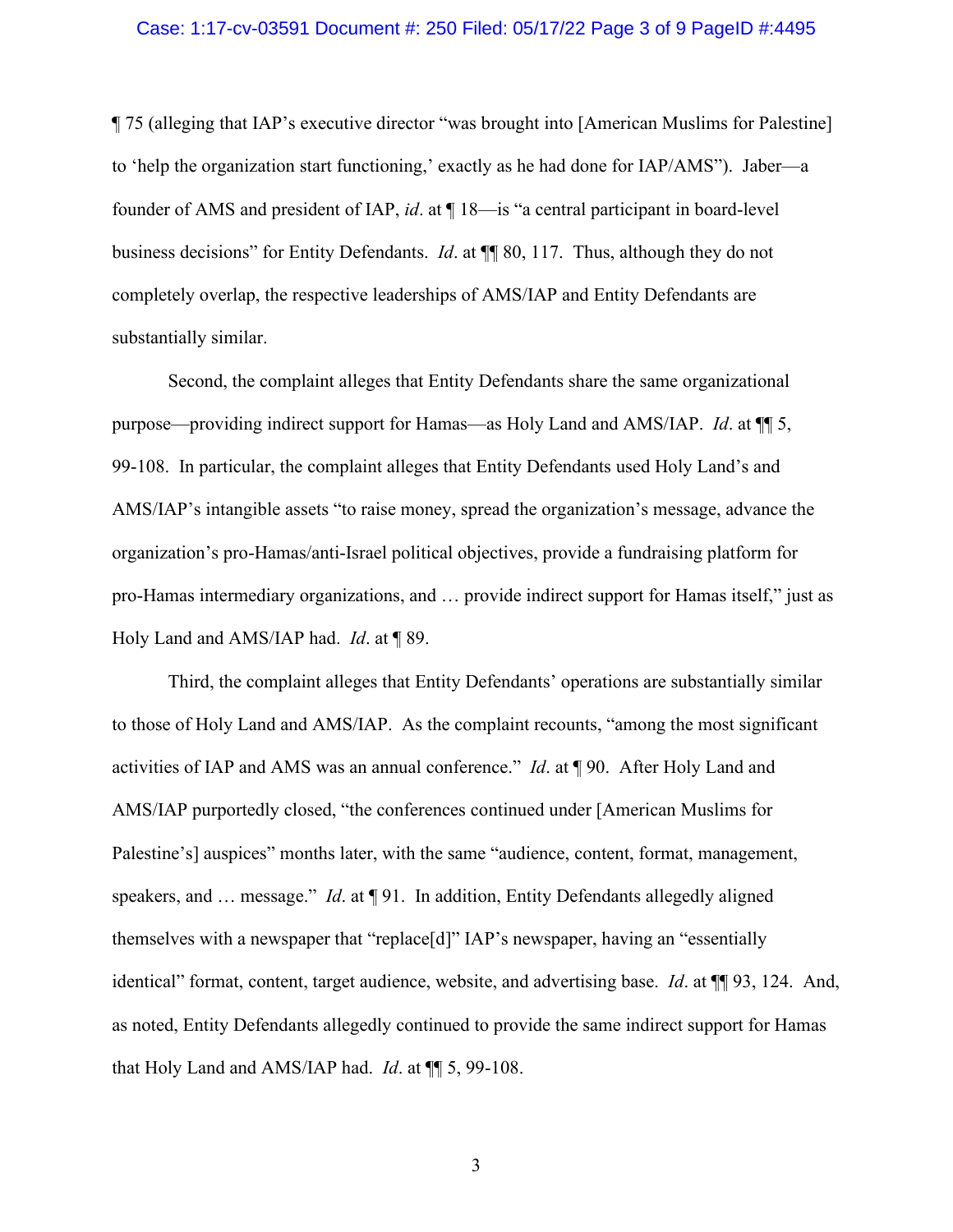### Case: 1:17-cv-03591 Document #: 250 Filed: 05/17/22 Page 4 of 9 PageID #:4496

Finally, the complaint alleges that Entity Defendants were formed with unlawful motive to escape liability for the *Boim I* judgment. *Id*. at ¶ 74 ("On information and belief, the leaders of the IAP/AMS organization claimed IAP and AMS had closed down and ceased operations for the purpose of deflecting Plaintiffs' enforcement efforts and evading further liability."); *id*. at ¶ 76 ("[T]he IAP/AMS organization's leaders deliberately and successfully evaded Plaintiffs' enforcement efforts by means of false claims that the IAP/AMS organization had been shut down and ceased to operate. They obscured the identity of the IAP/AMS organization as the predecessor of [Defendant American Muslims for Palestine] and the source of its critical assets, leadership and mission."). The complaint further alleges that the organizers of the Entity Defendants referred to their establishment as a "transition period" following the *Boim I* judgment and wind-up of Holy Land and AMS/IAP, which supports an inference that the organizations were created to avoid paying that judgment. *Id*. at ¶¶ 67, 69; *see* 9 F.4th at 558 (noting that the "transition" messages, taken in the light most favorable to the Boims, "show[] fraudulent intent to avoid liability—one factor supporting alter ego liability, not negating it").

In sum, the pertinent factors identified by the Seventh Circuit and discussed by the parties support the Boims' claim that Entity Defendants are liable for the *Boim I* judgment as alter egos of Holy Land and AMS/IAP. The claim accordingly survives dismissal.

## **II. Jaber**

The Boims seek to pierce the corporate veil between AMS/IAP and Jaber, rendering him liable for the *Boim I* judgment as those entities' alter ego. Doc. 178 at  $\P$  171-175. The Boims also claim that Jaber fraudulently concealed material facts about AMS/IAP's assets as part of their "transition" to Entity Defendants. *Id*. at ¶¶ 179-185. Jaber moves to dismiss both claims.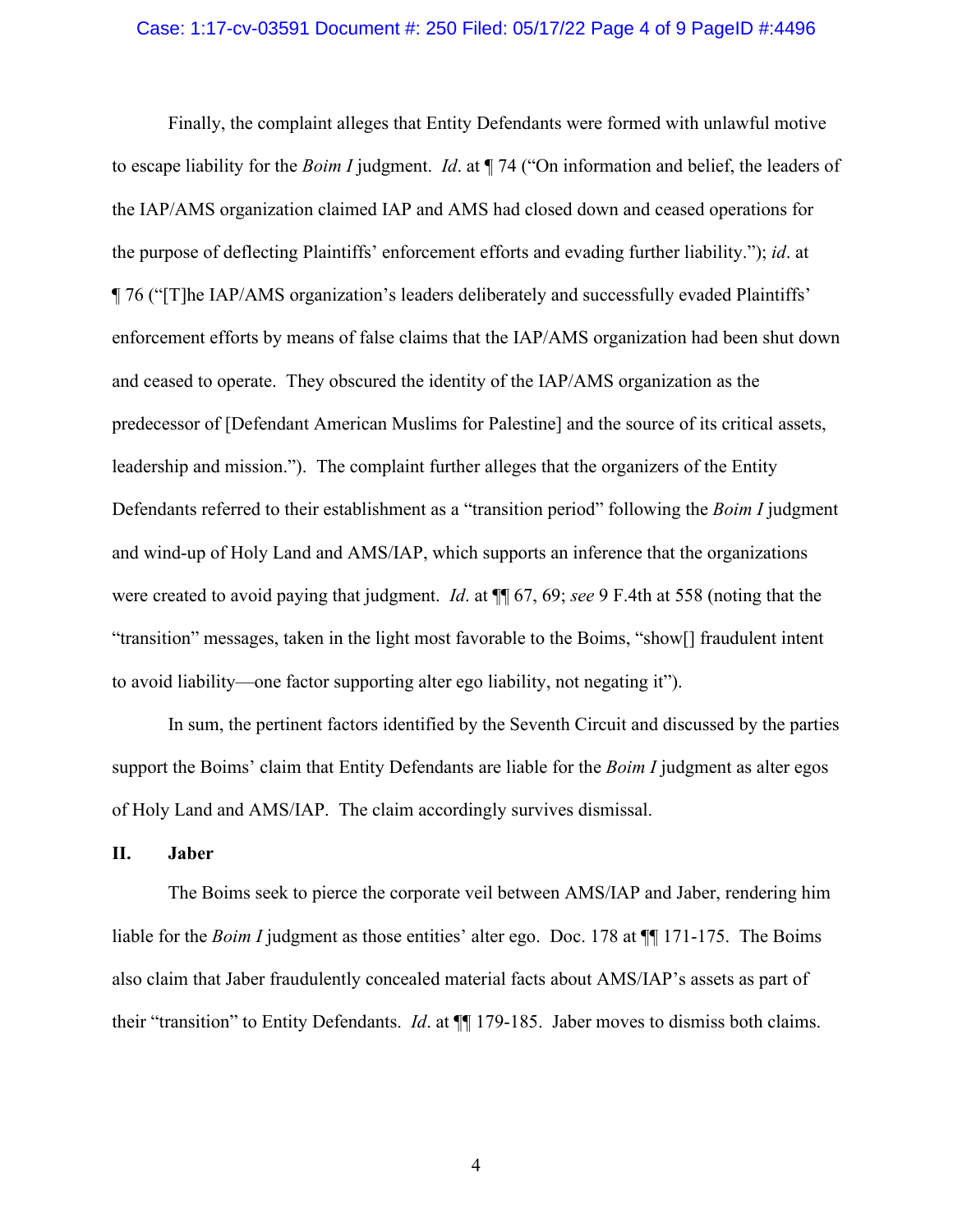## **A. Alter Ego/Veil Piercing Claim**

Jaber's and the Boims' briefs do not distinguish between "alter ego" and "veil piercing," Doc. 237-1 at 12-14; Doc. 238 at 11-14, so for ease of exposition the court will focus on veil piercing. "Illinois law permits veil piercing when two separate prongs are met: (1) there must be such unity of interest and ownership that the separate personalities of the corporation and the individual no longer exist; and (2) circumstances must be such that adherence to the fiction of separate corporate existence would sanction a fraud or promote injustice." *Wachovia Sec., LLC v. Banco Panamericano, Inc.*, 674 F.3d 743, 751-52 (7th Cir. 2012) (internal quotation marks omitted). The complaint satisfies both prongs.

As to the first, the complaint alleges that "Jaber controlled [AMS/IAP] and used them as a front to advance his personal objectives." Doc. 178 at ¶ 163. The complaint further alleges that Jaber exercised personal control over those organizations, corporate formalities notwithstanding. *Id*. at ¶ 119 (alleging that Jaber "personally oversaw the windup of IAP/AMS" and failed to inform AMS/IAP board members of the *Boim I* judgment and resulting payment obligations); *id*. at ¶ 124 (alleging that "Jaber declined to allow IAP/AMS to sell" its affiliated newspaper, despite receiving an offer to purchase it, thereby allowing the newspaper's successor to support Entity Defendants); *id*. at ¶ 174 (alleging disregard for corporate formalities). Those allegations support an inference that Jaber was the "dominant personality" and that AMS/IAP was a "sham" acting at his "whim." *Laborers' Pension Fund v. Lay-Com, Inc.*, 580 F.3d 602, 610-11 (7th Cir. 2009); *see also Wachovia*, 674 F.3d at 754-55 (affirming veil piercing based on an individual defendant's "domination of [the entity's] decision-making," which effectively made other officers and employees "nonfunctioning").

The second prong of the veil piercing inquiry can be satisfied "*either* [by] the sanctioning of a fraud (intentional wrongdoing) or the promotion of injustice." *Sea-Land Servs., Inc. v.*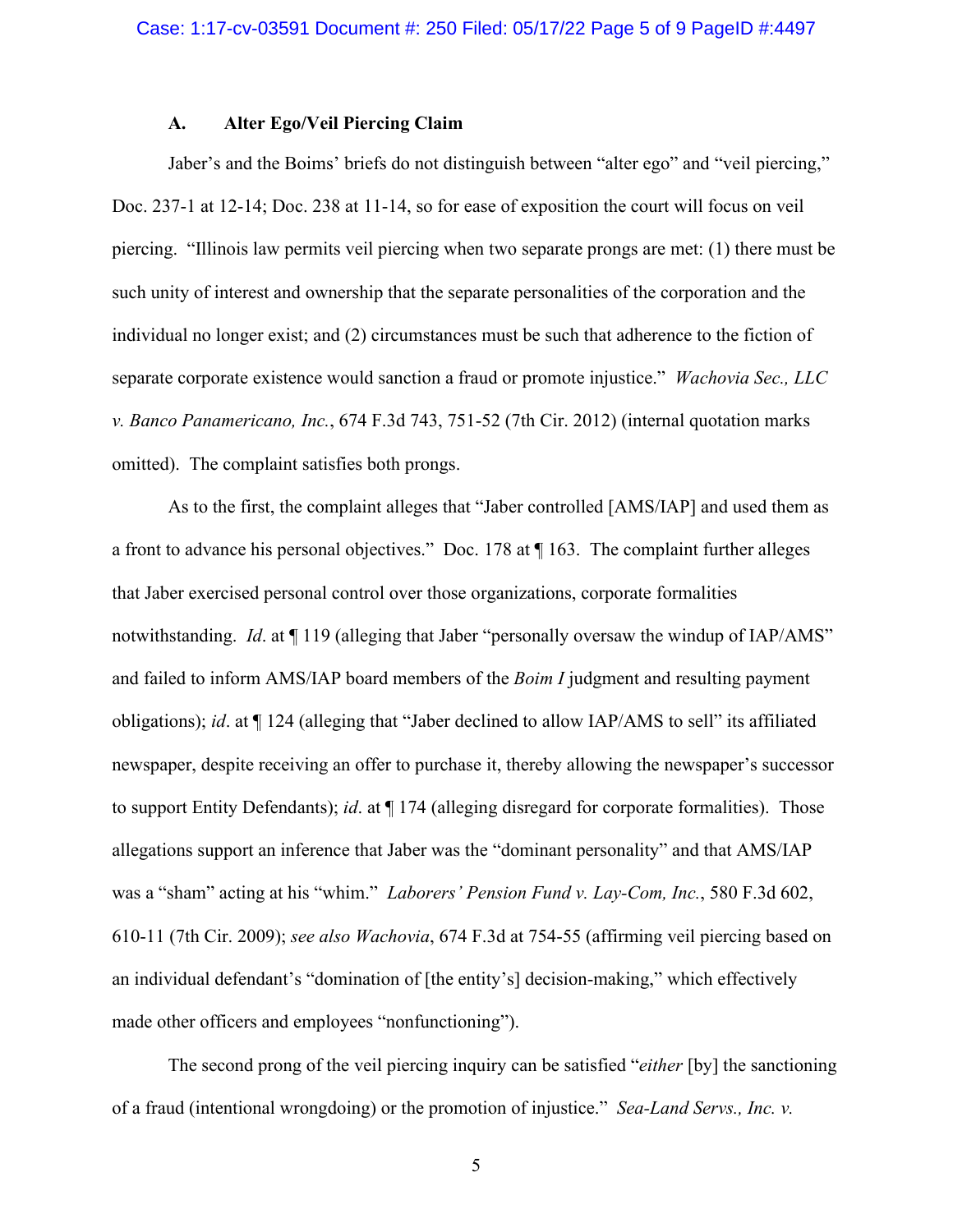*Pepper Source*, 941 F.2d 519, 522 (7th Cir. 1991) (citation omitted). As shown below, the complaint adequately alleges fraudulent conduct. *See Wachovia*, 674 F.3d at 756 ("This prong requires something less than an affirmative showing of fraud, but something more than the mere prospect of an unsatisfied judgment.") (internal quotation marks omitted).

# **B. Fraudulent Concealment Claim**

Rule 9(b) requires that fraudulent concealment claims be pleaded with particularity. *See Squires-Cannon v. Forest Pres. Dist. of Cook Cnty.*, 897 F.3d 797, 805 (7th Cir. 2018); *Wigod v. Wells Fargo Bank, N.A.*, 673 F.3d 547, 569 (7th Cir. 2012) ("We have summarized the particularity requirement as calling for the first paragraph of any newspaper story: 'the who, what, when, where, and how.""). As Jaber acknowledges, Doc. 242 at 9, the particularity requirement is flexible and context dependent. *See Pirelli Armstrong Tire Corp. Retiree Med. Benefits Tr. v. Walgreen Co.*, 631 F.3d 436, 442 (7th Cir. 2011) ("Yet, because courts and litigants often erroneously take an overly rigid view of the [who, what, when, where, and how] formulation, we have also observed that the requisite information … may vary on the facts of a given case."); 2 *Moore's Federal Practice* § 9.03[b] (3d ed. updated 2022) ("In cases concerning fraudulent misrepresentation and omission of facts, Rule 9(b) typically requires the claimant to plead the type of facts omitted, where the omitted facts should have been stated, and the way in which the omitted facts made the representations misleading.").

The complaint meets that standard by alleging that Jaber's March 2005 deposition testimony given as part of post-judgment enforcement proceedings in *Boim I*—as well as his subsequent conduct in turning over AMS/IAP assets and participating in Entity Defendants' events—misleadingly omitted material facts about AMS/IAP's disguised continuance and assets. Doc. 178 at  $\P$  54, 183-184. The complaint also specifies the material facts allegedly omitted by Jaber, *id*. at ¶ 182 (alleging that he fraudulently concealed that "IAP/AMS was resuming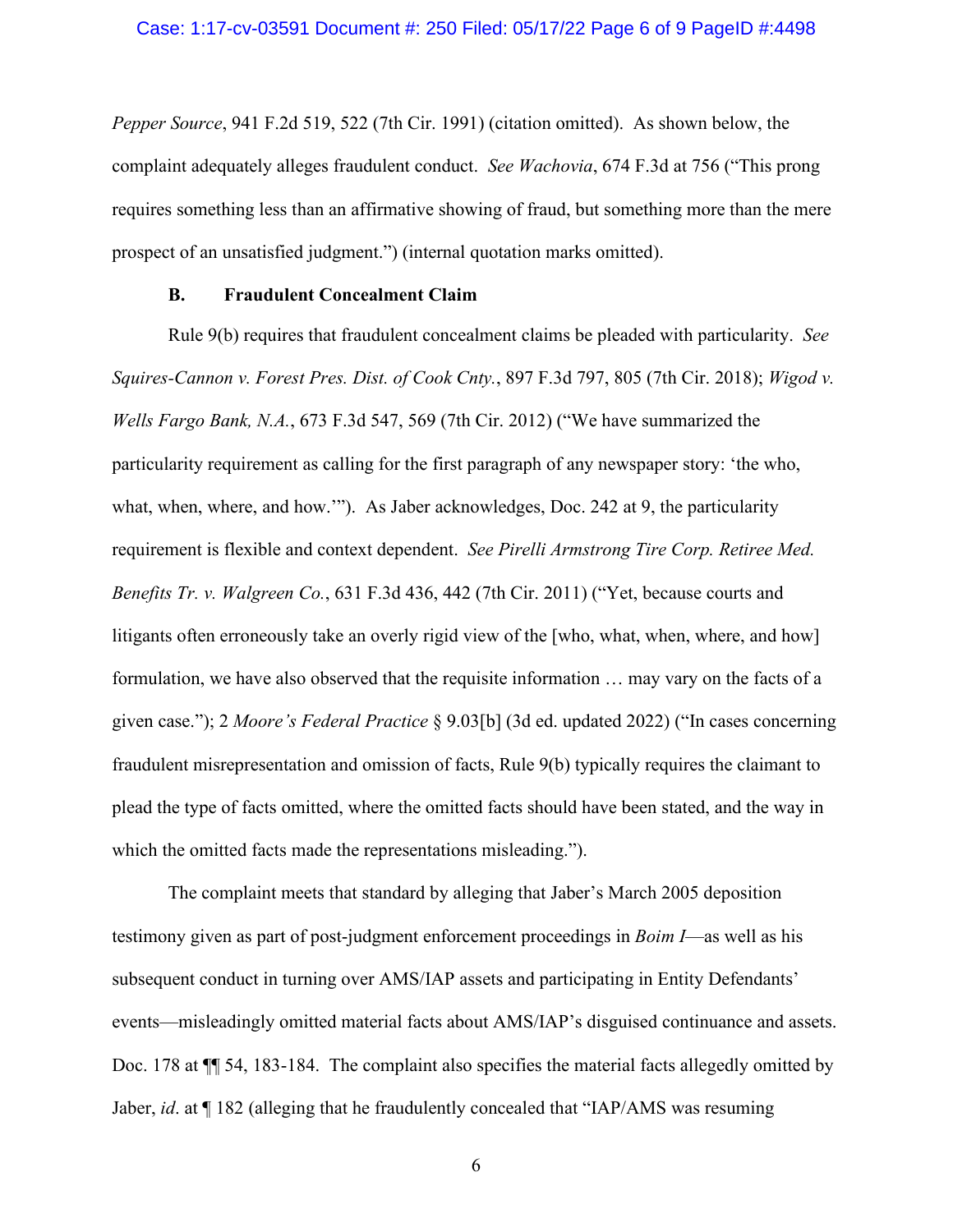### Case: 1:17-cv-03591 Document #: 250 Filed: 05/17/22 Page 7 of 9 PageID #:4499

operations and fundraising" as Entity Defendants, that "IAP/AMS's intangible assets and goodwill were being utilized and exploited to permit [Entity Defendants] to stage successful and lucrative events and engage in fundraising," and that "IAP/AMS retained a valuable newspaper … which it had not monetized"), and the misleading nature of those omissions, *id*. at ¶¶ 57, 184-185 (alleging that the Boims were misled into discontinuing efforts to enforce the *Boim I*  judgment). At this stage, nothing more is required.

Jaber argues that the Boims do not plead facts supporting a duty to disclose, a necessary element of a fraudulent concealment claim. Doc. 237-1 at 16-18; *see Wigod*, 673 F.3d at 571 (holding that a fraudulent concealment claim requires showing that the defendant "was under a duty to disclose to the plaintiff"). That argument fails. A duty to disclose can arise from a fiduciary relationship. *See Wigod*, 673 F.3d at 571 ("A duty to disclose would arise if plaintiff and defendant are in a fiduciary or confidential relationship … .") (internal quotation marks omitted). The complaint alleges that Jaber was the president and director of AMS/IAP until those insolvent organizations dissolved, Doc. 178 at ¶¶ 9, 180, making him by operation of law a fiduciary of AMS/IAP's creditors, including the Boims. *See Workforce Sols. v. Urb. Servs. of Am., Inc.*, 977 N.E.2d 267, 284 (Ill. App. 2012) ("[O]nce a corporation becomes insolvent, an officer's fiduciary duty extends to the creditors of the corporation because, from the moment insolvency arises, the corporation's assets are deemed to be held in trust for the benefit of its creditors."). It follows, at least on the pleadings, that Jaber owed the Boims a duty to disclose. And although Jaber suggests that any fraudulent concealment claim is implausible because Entity Defendants are not disguised continuances of AMS/IAP, Doc. 242 at 7-8, as shown above, the Boims plausibly allege that Entity Defendants are their alter egos.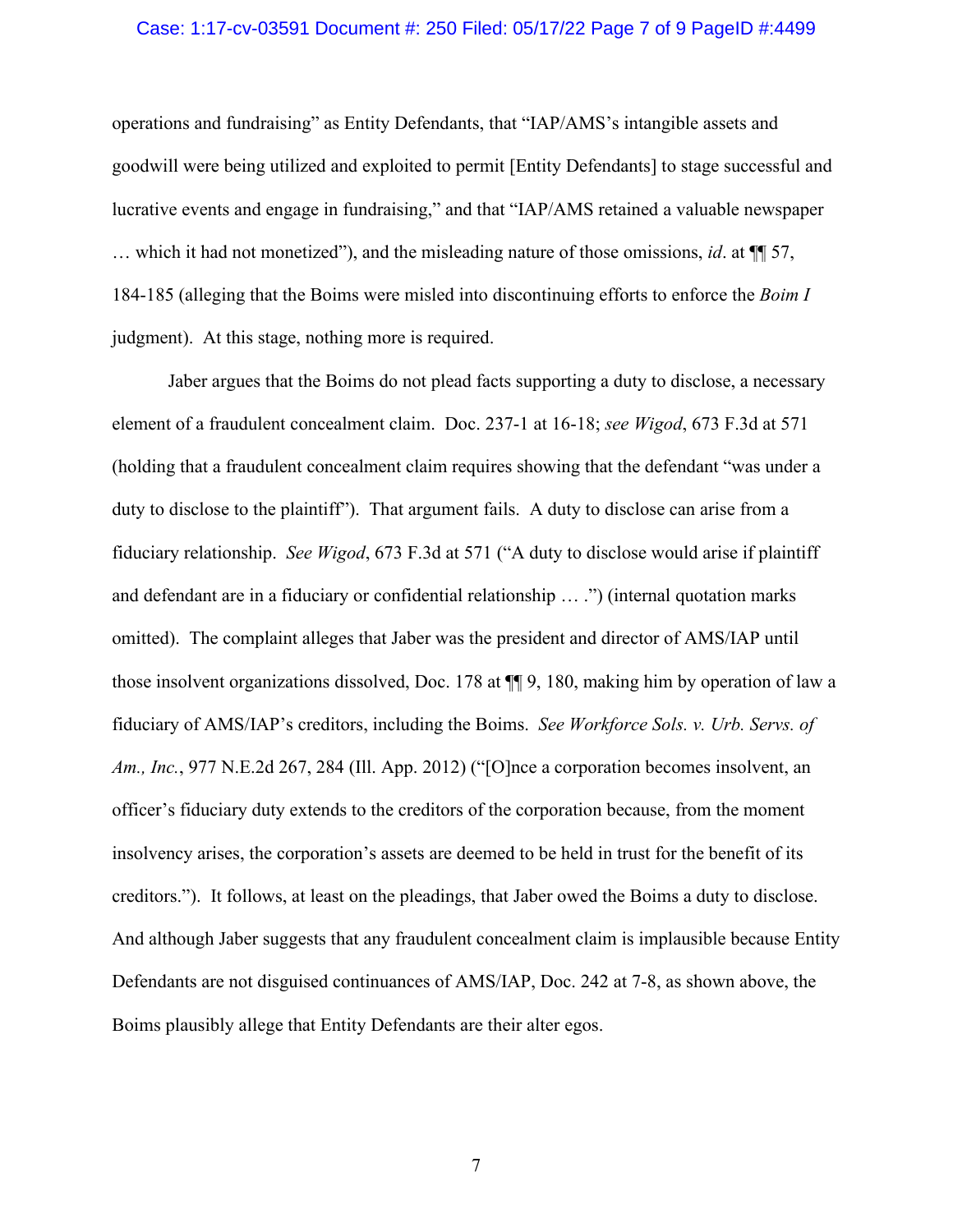### Case: 1:17-cv-03591 Document #: 250 Filed: 05/17/22 Page 8 of 9 PageID #:4500

Finally, Jaber asserts that the fraudulent concealment claim is untimely under Illinois's five-year statute of limitations. Doc. 237-1 at 18-19; *see* 735 ILCS 5/13-205. Under Civil Rule 8(a), a complaint "need not anticipate or overcome affirmative defenses such as those based on the statute of limitations," making dismissal on limitations grounds appropriate only "if a plaintiff alleges facts sufficient to establish a statute of limitations defense." *O'Gorman v. City of Chicago*, 777 F.3d 885, 889 (7th Cir. 2015); *see also Chi. Bldg. Design, P.C. v. Mongolian House, Inc.*, 770 F.3d 610, 613 (7th Cir. 2014) ("When a defendant charges noncompliance with the statute of limitations, dismissal under Rule 12(b)(6) is irregular, for the statute of limitations is an affirmative defense.") (internal quotation marks and alterations omitted). "As long as there is a conceivable set of facts, consistent with the complaint, that would defeat a statute-of-limitations defense, questions of timeliness are left for summary judgment (or ultimately trial), at which point the district court may determine compliance with the statute of limitations based on a more complete factual record." *Sidney Hillman Health Ctr. of Rochester v. Abbott Labs., Inc.*, 782 F.3d 922, 928 (7th Cir. 2015).

The statute of limitations "begins to run when the claimant discovers or should have discovered that he has been injured by a wrongful act." *Siragusa v. Collazo (In re Collazo)*, 817 F.3d 1047, 1050 (7th Cir. 2016). The complaint's gravamen is that Jaber and others undertook extensive efforts to conceal Entity Defendants' relationship to Holy Land and AMS/IAP. Doc. 178 at ¶¶ 4-5, 63-64. Given those allegations, it is conceivable that the Boims did not discover and had no reason to discover the deception until 2012—five years before they filed this suit—at the earliest.

Because the Boims have not "affirmatively plead[ed] [themselves] out of court" by alleging facts that "plainly reveal that the action is untimely," *Chi. Bldg. Design*, 770 F.3d at 614